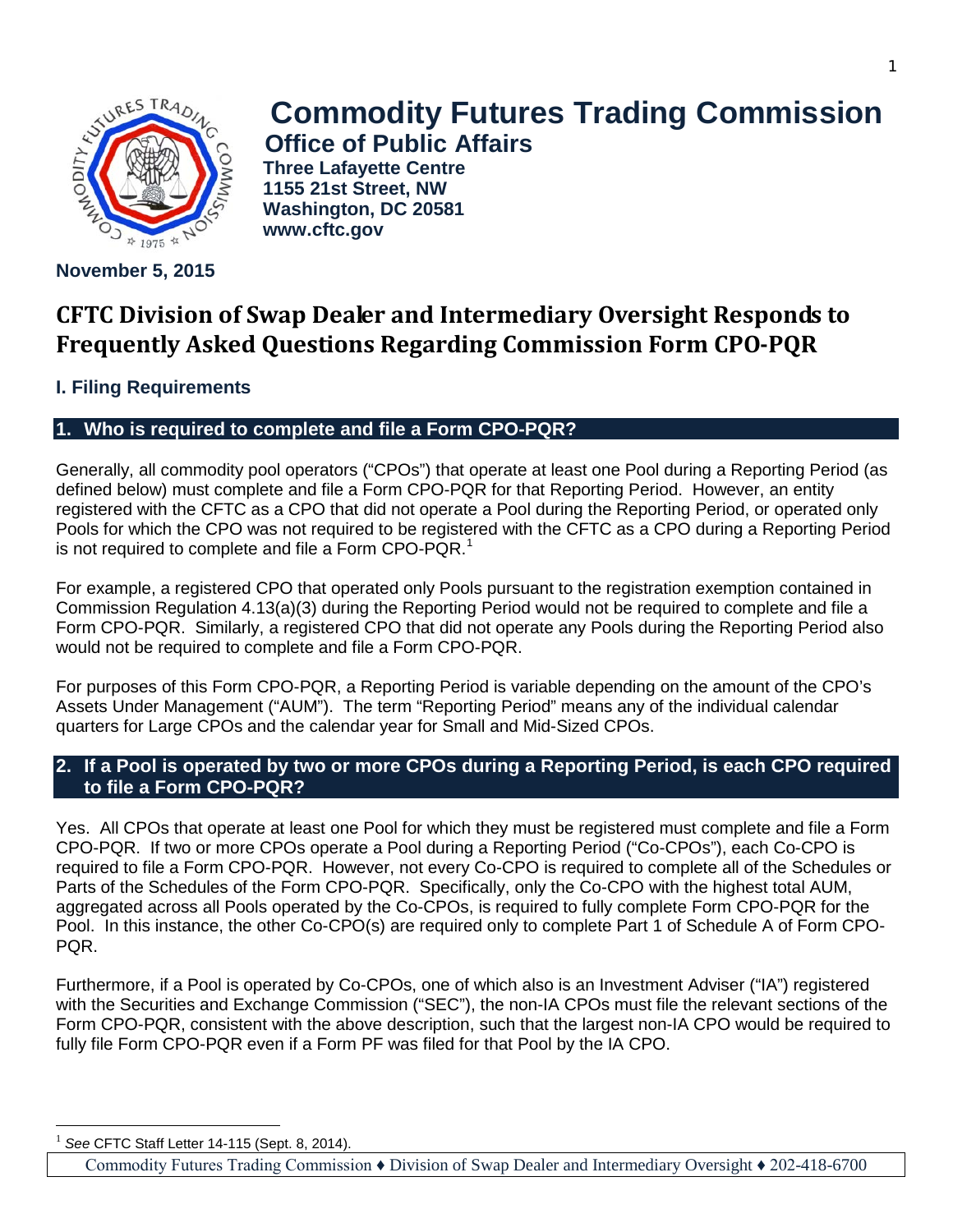#### **3. Is a CPO that is registered as an Investment Adviser with the SEC and files a Form PF with the SEC permitted to file that Form PF with the CFTC in lieu of a Form CPO-PQR?**

Yes, however, the CPO must also file Schedule A of Form CPO-PQR with the Commission. The CFTC has provided for substituted compliance to permit a CPO that is registered with the SEC as an IA and required to file a Form PF, to file that Form PF in lieu of most of Form CPO-PQR. The CPO, however, must file Schedule A of Form CPO-PQR with the CFTC in addition to Form PF. The CPO is not required to file Schedules B and C of Form CPO-PQR with the CFTC.

In addition, a CPO that is a registered IA and files a Form PF and Schedule A of Form CPO-PQR with the CFTC is not excused from filing NFA Form PQR with the National Futures Association ("NFA").

#### **4. Does a CPO that is a registered Investment Adviser with the SEC have any obligations to file a Form CPO-PQR with the CFTC if the CPO takes advantage of substituted compliance by filing Form PF with the SEC?**

Yes. All CPOs that operate at least one Pool must complete and file, at a minimum, Schedule A of Form CPO-PQR. As a Form PF filer, a CPO will be deemed to have satisfied its CFTC filing requirements with respect to Form CPO-PQR Schedules B and C only.

# **5. Does a CPO's Form PF substituted compliance filing impact when the CPO has to file Schedule A of Form CPO-PQR with the CFTC?**

Yes. A CPO that is a registered IA with the SEC and files a Form PF in lieu of the Form CPO-PQR is also required to file Schedule A of Form CPO-PQR with the CFTC. The CPO is required to file Schedule A of Form CPO-PQR on a calendar year basis, and within the timeframe prescribed by its filing status in the Form CPO-PQR (i.e., either 60 days after the calendar year end for a Large CPO, or 90 days after the calendar year end for a Mid-Sized CPO). However, a Large CPO that is a registered IA with the SEC and that files a Form PF in lieu of the Form CPO-PQR is only required to file Schedule A of Form CPO-PQR on an annual basis as opposed to a quarterly basis. Furthermore, a CPO that files a Form PF in lieu of the Form CPO-PQR is still obligated under NFA rules to file NFA Form PQR.

# **II. Reporting Thresholds and Filing Questions**

 $\overline{a}$ 

**6. Instruction #3 to the Form CPO-PQR. In calculating whether a CPO meets the reporting threshold for Schedules B and/or C of Form CPO-PQR, does a CPO include all Parallel Managed Accounts, or just those that are "dependent" (as in the Form PF approach implemented by the SEC)?**

Instruction #3 of the Form CPO-PQR Template provides, in relevant part, that for purposes of determining whether a CPO meets the reporting thresholds for Schedules B and C of Form CPO-PQR, the CPO must: (1) aggregate all Pools that are part of the same Parallel Pool Structures<sup>[2](#page-1-0)</sup>, Parallel Managed Accounts<sup>[3](#page-1-1)</sup>, and Master Feeder Arrangements<sup>[4](#page-1-2)</sup>; and (2) treat any Pool or Parallel Managed Account operated by the CPO's

<span id="page-1-0"></span> $^2$  Form CPO-PQR defines the term "Parallel Pool Structure" as any structure in which one or more Pools pursues substantially the same investment objective and strategy and invests side-by-side in substantially the same assets.<br><sup>3</sup> Form CPO-PQR defines the term "Parallel Managed Account" as any managed account or other pool of assets that the CPO operates

<span id="page-1-1"></span>and that pursues substantially the same investment objectives and strategy and invests side-by-side in substantially the same assets as the identified Pool.

<span id="page-1-2"></span> $4$  Form CPO-PQR defines the term "Master-Feeder Arrangement" as an arrangement in which one or more funds ("Feeder Funds") invest all or substantially all of their assets in a single fund ("Master Fund"), or a fund that issues multiple classes or series of shares or interests and each class (or series) invests substantially all of its assets (or other interests in) a single underlying "Master Fund."

Commodity Futures Trading Commission ♦ Division of Swap Dealer and Intermediary Oversight ♦ 202-418-6700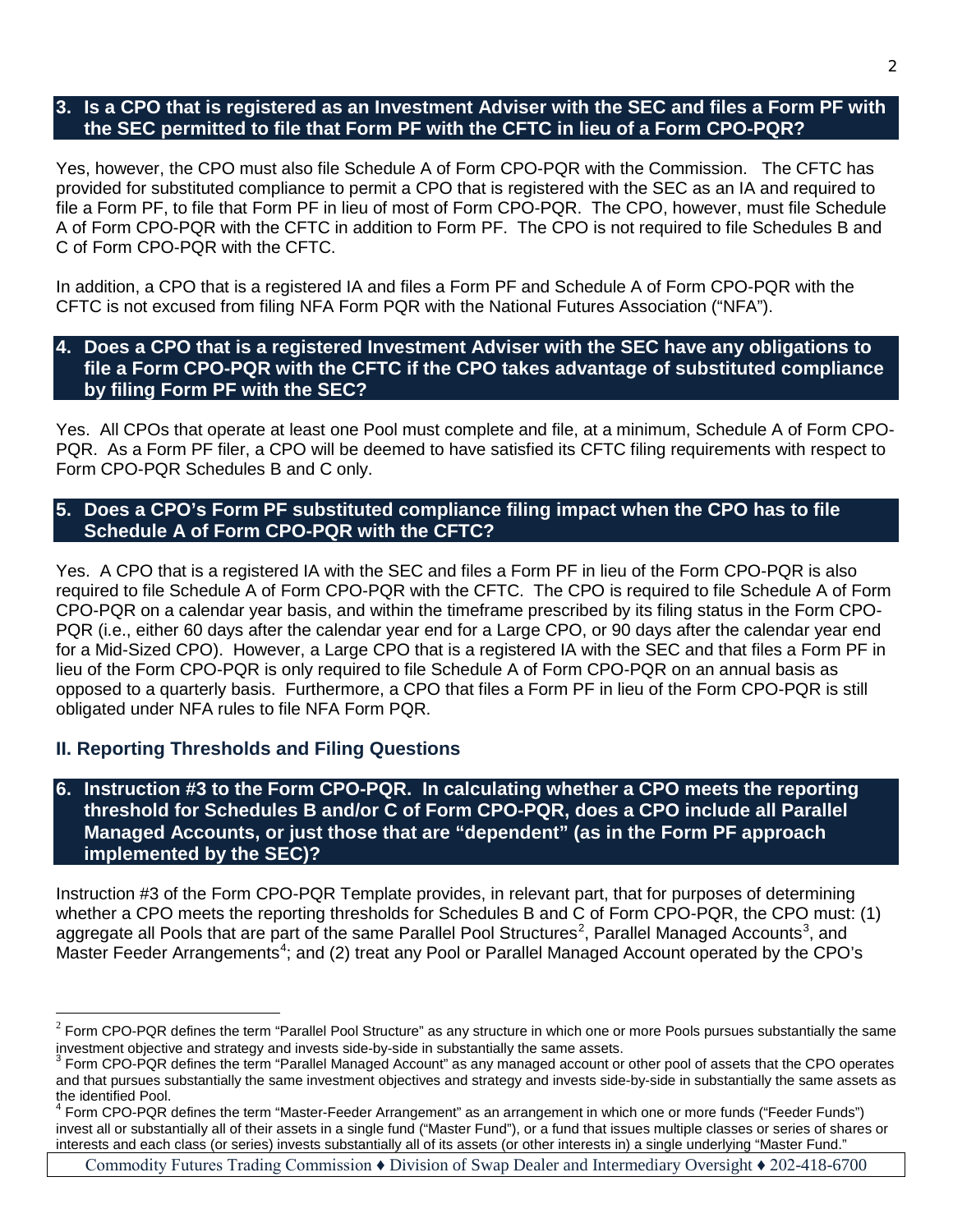Affiliated Entities<sup>[5](#page-2-0)</sup> as though it was operated by the CPO. The question has been raised as to whether a CPO must include all Parallel Managed Accounts or just the Parallel Managed Accounts that are "dependent" (as defined in the Form PF approach).<sup>[6](#page-2-1)</sup>

A CPO should include all Parallel Managed Accounts when calculating whether it meets a reporting threshold. Form CPO-PQR does not limit Parallel Managed Accounts to "dependent" Parallel Managed Accounts as implemented in Form PF. As such, all references to Parallel Managed Accounts should be read without such limitation.

#### **7. Instruction #3 to Form CPO-PQR. Should investments in Parallel Managed Accounts be aggregated with the Pools they relate to for purposes of completing questions on Form CPO-PQR?**

Yes. For reporting purposes, Parallel Managed Accounts should be aggregated with the Pool with the largest AUM to which the Parallel Managed Accounts relate.

A CPO that is reporting on a Pool which is part of a Master-Feeder Arrangement should report on such Pool in accordance with the fund-of-funds requirements contained Instruction #4 to Form CPO-PQR.

# **8. Instruction # 3 to Form CPO-PQR. Does a CPO have the option of aggregating Parallel Pool Structures for reporting purposes or do the Pools need to be reported separately?**

The Pools in a Parallel Pool Structure must be reported separately. Form CPO-PQR Instruction #3 states that a CPO should aggregate Parallel Pool Structures only for purposes of determining its reporting threshold.

### **9. If a CPO operates U.S.-domiciled and foreign-domiciled Pools, what accounting standard is it required to use in completing Form CPO-PQR?**

All CPOs are required to use U.S. generally accepted accounting principles in completing Form CPO-PQR.

### **10.Instructions #3 and #5 to Form CPO-PQR. Will CFTC staff provide definitions for the terms "Parallel Pool" and "dependent parallel managed account?"**

A "Parallel Pool" must be read consistent with the definition of "Parallel Pool Structure," which has been defined in the instructions to the Form CPO-PQR as "any structure in which one or more Pools pursue substantially the same objective and strategy and invest side by side in substantially the same assets as another Pool."

The term "dependent parallel managed accounts" is not a term that has been defined in the Form CPO-PQR. As such, any reference to a "dependent parallel managed account" in the instructions should be read to mean "parallel managed account."

<span id="page-2-0"></span> $\overline{a}$  $5$  Form CPO-PQR defines the term "Affiliated Entity" as any entity that directly or indirectly controls, is controlled by, or is under common control with another entity.<br><sup>6</sup> Form PF defines the term "Dependent Parallel Managed Account" as, with respect to any private fund, any related parallel managed

<span id="page-2-1"></span>account other than a parallel managed account that individually (or together with other parallel managed accounts that pursue substantially the same investment objective and strategy and invest side by side in substantially the same positions) has a gross asset value greater than the gross asset value of such private fund (or, if such private fund is a parallel fund, the gross asset value of the parallel fund structure of which it is a part).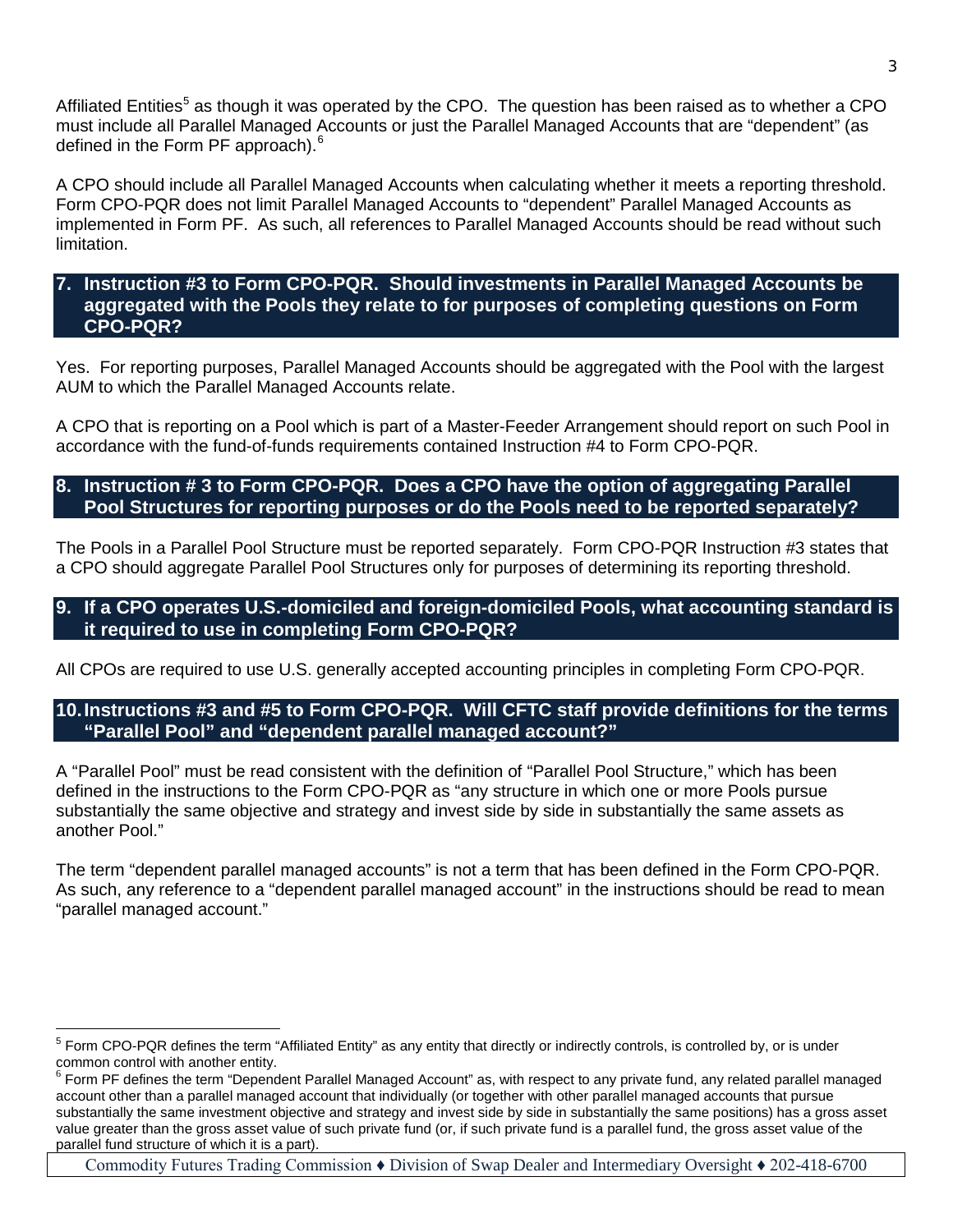#### **11.If a CPO operates Pools for which it is exempt from registration under CFTC Regulation 4.13(a)(3), are such Pools required to be included in the Form CPO-PQR or NFA Form PQR?**

A CPO must exclude any Regulation 4.13(a)(3) exempt Pools that it operates from the reporting on Schedules A, B, and C of Form CPO-PQR.

NFA, however, requires a CPO to report on all of the Pools it operates on the NFA Form PQR, including excluded and exempt Pools operated pursuant to CFTC Regulations 4.5 and 4.13(a)(3). See Step 8, Box 030 of NFA Form PQR.

**12.Is a registered CPO that operates offshore Pools that are exempt pursuant to CFTC Advisory 18-96 required to file a Form CPO-PQR for those Pools?**

Yes. A registered CPO is required to file a Form CPO-PQR for Pools that are exempt from certain Part 4 requirements pursuant to CFTC Advisory 18-96. A registered CPO also is required to file quarterly NFA Form PQRs for offshore Pools exempt under Advisory 18-96.

#### **III. CPO Cover Page**

**13.Are Pools for which the CPO was not required to be registered (i.e., Regulation 4.13(a)(3) and Regulation 4.5 exempt/excluded Pools) during the entire Reporting Period counted towards the "Highest Total Aggregated Pool Assets Under Management" reported on Box 0155 of Schedule A of Form CPO-PQR?**

No. Pools operated pursuant to CFTC Regulations 4.5 and 4.13(a)(3) should not be included in determining the amount reported on Box 0155.

# **14.Instruction #3 to Form CPO-PQR states that a CPO should aggregate Master-Feeder Arrangements for purposes of determining the CPO's reporting threshold. Does this instruction contradict the instruction that requires Master and Feeder Pools to be reported on separately for Schedules B and C of Form CPO-PQR?**

No. Aggregation for purposes of threshold calculation and reporting should be handled differently. In Item #3 of the instructions to the Form CPO-PQR, the CPO must aggregate all Parallel Pool Structures, Parallel Managed Accounts, and Master-Feeder Arrangements, and treat any Pool or Parallel Managed Account operated by any of its Affiliated Entities, as though operated by the CPO for purposes of determining whether a CPO meets the reporting thresholds for Schedules B and C. However, for purposes of reporting on the individual Pool in Schedules B and C, the CPO must report the Master and Feeders separately in a manner consistent with Instruction #4 of the Form.

## **15.For purposes of determining whether a CPO must file Part 2 of Schedule C for a Large Pool, should the CPO aggregate Master-Feeder Arrangements or Parallel Pool Structures?**

In most cases, yes. For purposes of determining whether a Pool qualifies as a Large Pool under Part 2 of Schedule C, the CPO must: aggregate all Pools that are part of the same Parallel Pool Structure or Master-Feeder Arrangement; aggregate any Parallel Managed Accounts with the largest Pool to which that Parallel Managed Account relates; and treat any Pools or Parallel Managed Accounts operated by any of the CPO's Affiliated Entities as though such Pools or Parallel Managed Accounts were operated by the CPO.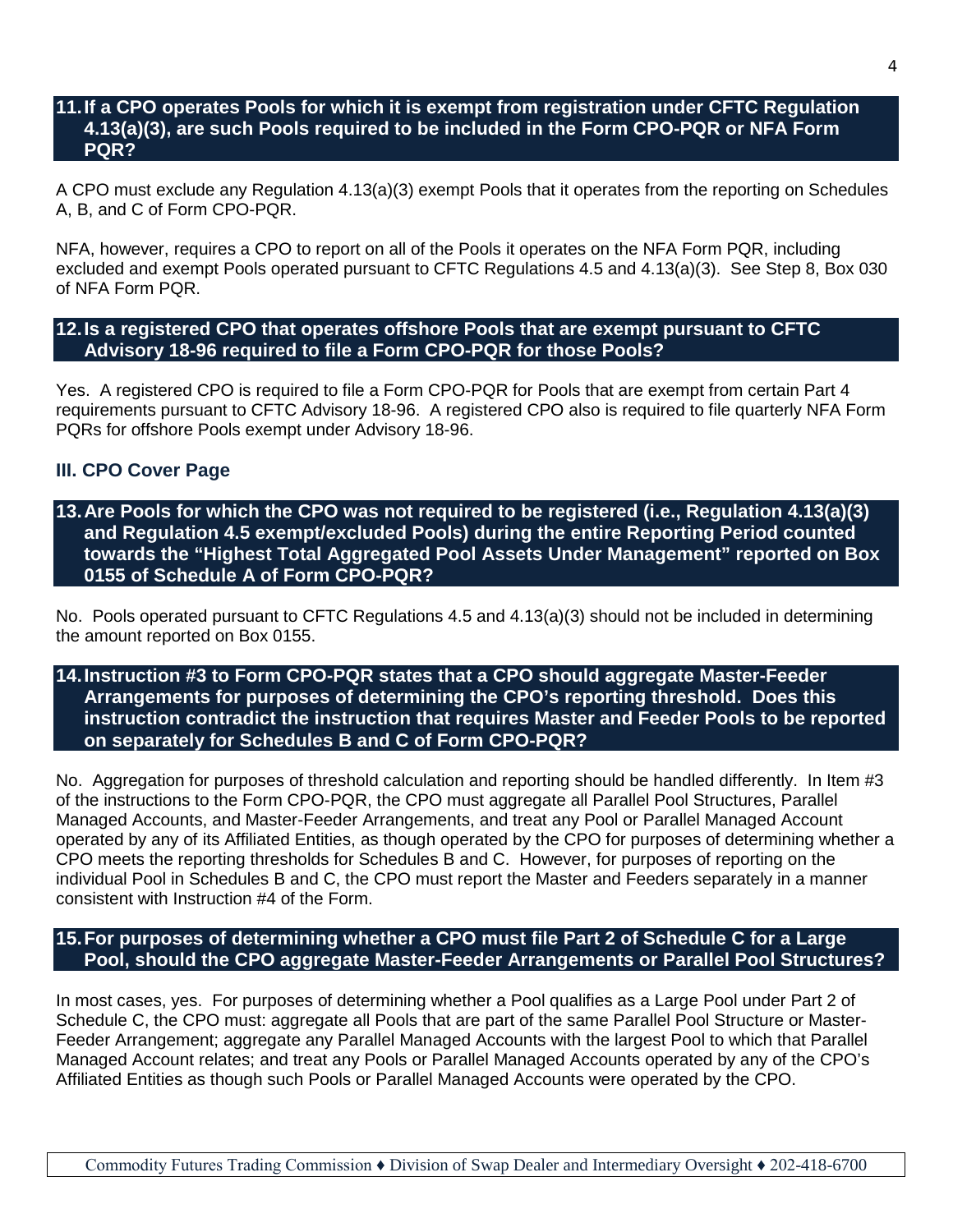However, for purposes of reporting on the Large Pool in Part 2 of Schedule C, the CPO may only include assets held in Parallel Managed Accounts as assets of the Pool. The CPO may not include any Parallel Pool Structures or Master-Feeder Arrangements.

#### **16.If Parallel Managed Accounts are aggregated with the larger of two Pools for purposes of completing the schedule of changes in AUM, and during the current quarter, the largest related Pool has changed, how should this be presented on the schedule of changes in AUM?**

For the purpose of reporting in question 10, report this change by aggregating the Parallel Managed Accounts with the new larger Pool, and subtracting the Parallel Managed Accounts from the previously largest Pool such that the smaller Pool no longer reflects the aggregation of the Parallel Managed Accounts in the Beginning AUM (Box 360) and Beginning NAV (Box 370).

## **17.If a Pool operated pursuant to a CFTC Regulation 4.13(a)(3) exemption is parallel to a nonexempt Pool, is that Regulation 4.13(a)(3) exempt Pool treated as a Parallel Managed Account for threshold and reporting purposes?**

No. A Pool operated pursuant to a Regulation 4.13(a)(3) exemption is not included in determining the reporting threshold or for purposes of reporting on the non-exempt Pool in Schedules B or C.

# **18.How should "Total Aggregate Pool Assets Under Management" (Box 0155) be calculated for purposes of determining the asset threshold for classification as a Mid-Sized or Large CPO?**

To calculate the Total Aggregate Pool AUM, the CPO must aggregate:

- 1. Parallel Pool Structures,
- 2. Parallel Managed Accounts, and
- 3. Master-Feeder Arrangements.

However, to the extent that such Parallel Pool Structures, Parallel Managed Accounts or Master-Feeder Arrangements are operated pursuant to an exemption from registration (i.e. Commission Regulation 4.13(a)(3)), or an exclusion (i.e. Commission Regulation 4.5), such Structures, Accounts or Arrangements are not required to be aggregated.

# **IV. Schedule A**

**19.If a CPO operates Pools pursuant to CFTC Regulation 4.7 and operates Pools pursuant to CFTC Regulation 4.13(a)(3), should the CPO count the Regulation 4.13(a)(3) exempt Pools in determining the CPO's "Total Assets Under Management" (Box 0250 of Part 1 of Schedule A)? Or should the CPO exclude such Pools from the threshold calculation and only consider the Total AUM of the CPO with respect to all other non-exempt/excluded Pools?**

For purposes of determining the reporting threshold and CPO and Pool reporting, including the CPO's "Total Assets Under Management" in Box 0250 of Part 1 of Schedule A, the CPO must exclude those Pools for which it is not required to be registered (i.e., Pools operated pursuant to an exclusion under CFTC Regulation 4.5 or an exemption under CFTC Regulation 4.13(a)(3)). Under this scenario, the CPO would only be required to count Pools operated pursuant to CFTC Regulation 4.7. The same is true for Box 0255 of Part 1 of Schedule A, which requires the CPO to report its "Total Net Assets Under Management" on Form CPO-PQR.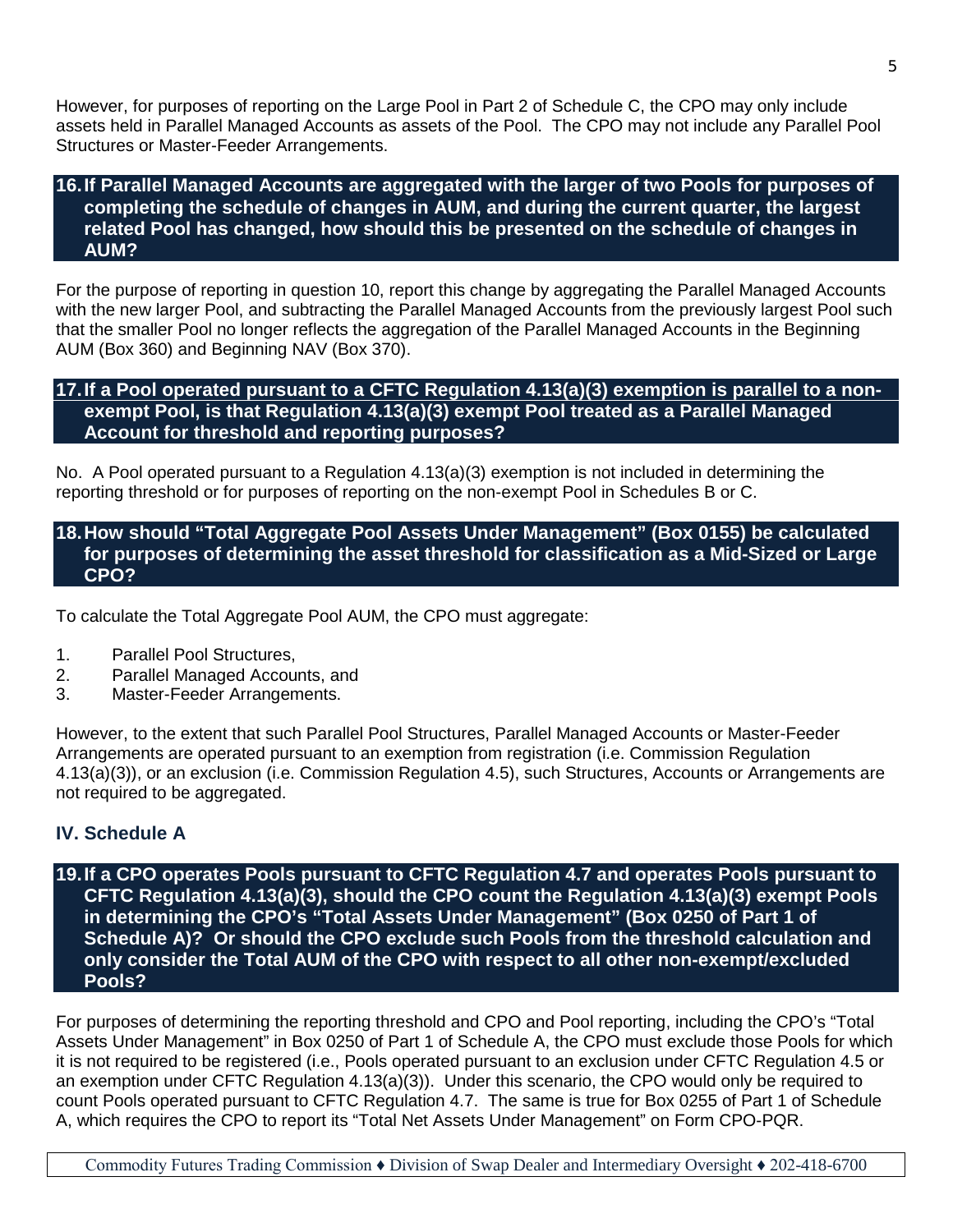**20.Where each series of a multi-series Pool has its own set of financial statements, is it acceptable for the CPO to report each series as a separate Pool on the Form CPO-PQR?**

In cases where the series of the limited liability partnership (or equivalent structure) have no cross liability between the series, it is permissible for the CPO to report each series as a separate Pool on the Form CPO-PQR even though the CPO maintains only one disclosure document for all of the series.

**21.If a CPO uses the services of a third-party commodity trading advisor ("CTA") to manage any portion of the assets of one of its operated Pools, and the CPO of the Pool reports on the entirety of the assets of the advised Pool, does the CPO also have to include the assets of that Pool that are managed by the CTA as a Parallel Managed Account or a Parallel Pool Structure on Form CPO-PQR?**

No. The CTA, however, has reporting obligations with respect to those assets on its Form CTA-PR. The CTA would include in Box 0015 of Form CTA-PR ("Total Assets Directed by the CTA") the portion of the Pool assets it directs as a managed account.

#### **22.How is Weighted Average Tenor defined?**

The term "weighted average tenor," as used in Schedule C, Question 9, has the same meaning as the term "weighted average maturity."

**23.For a Pool that has multiple participant classes with differing investment strategies, is it acceptable to choose one investment strategy to reflect performance and risk if the CPO believes that a particular investment strategy is more representative of the investor concentration and AUM concentration?**

If multiple classes of a Pool are each engaged in differing trading strategies and a participant in the Pool cannot participate in each of the classes, then the performance and risk should be reported for each of the participant classes. Otherwise, if all of the participants invest in the various strategies, then the performance of the Pool as a whole is acceptable.

**24.Is there a method for a CPO to document and submit assumptions regarding its responses to questions on Form CPO-PQR if the CPO only files Schedule A?**

No. Schedule A does not currently allow for assumptions to be documented in the Form. CPOs are advised to maintain in their files documentation regarding any assumptions made in completing the Form.

**25.Schedule A, questions 2 (a) and (b) – "CPO Assets Under Management." May fund-of-fund assets be excluded from the calculations for "Total Assets Under Management" in question 2(a), and for "Net Assets Under Management" in question 2(b)?**

Yes. Instruction #4 of Form CPO-PQR states that the CPO may disregard any Pool's equity investments in other Pools. However, if the CPO disregards these investments, the CPO must do so consistently through the filing, with the exception of question 10 on Schedule A, in which these equity investments must be included.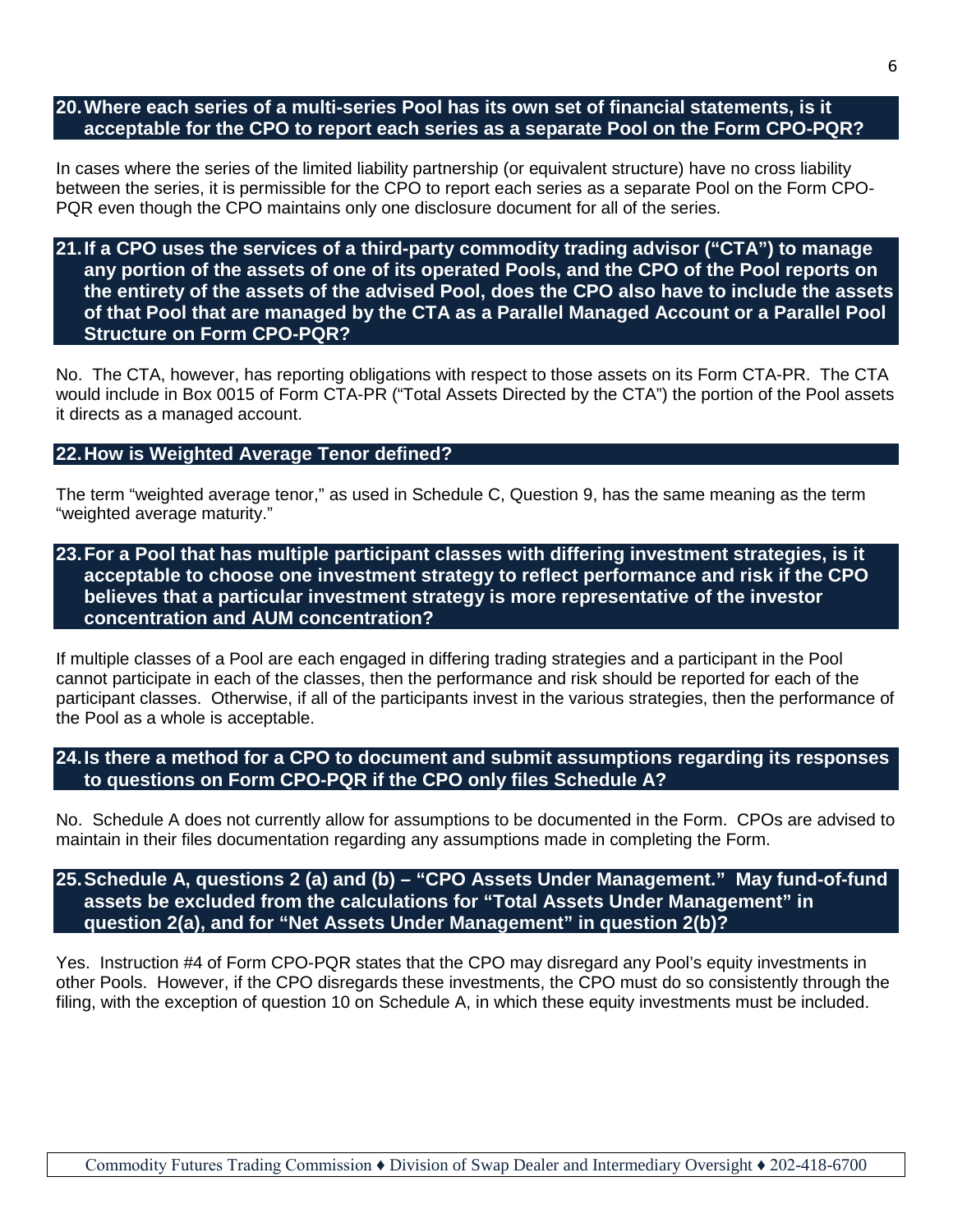# **26.Schedule A, question 7 – "Pool Custodians." With respect to Pool custodians, should the CPO list clearing FCMs and prime brokers, or should the CPO list only custodians that provide pure custody services? FCMs and prime brokers are already required to be listed by the CPO in question 5 of Schedule A.**

If a clearing FCM or prime broker performs both clearing and custodial services, then it is permissible to list the FCM or prime broker under question 5 of Schedule A as a broker of the Pool and not to include the broker under question 7 as a Pool custodian. The CPO, however, must indicate under question 5 of Schedule A that the broker also performs custodial services for the Pool. Furthermore, a CPO must provide all requested information regarding a Pool's brokers and custodians including the NFA ID of the broker/custodian, the start date of the relationship, and the address and phone number of the broker/custodian. Once the information has been reported in Schedule A, it will continue to be included in Schedule A until such time as the CPO ends or changes the relationships on the Form.

#### **27.Schedule A, question 9 – "Pool Marketers." How is "marketer" defined? For example, does the term "Pool Marketers" include third-party solicitors and/or registered brokerdealers that act as placement or selling agents for the Pool? If the Pool is self-marketed, does that need to be reported?**

The term "Pool Marketers" includes any entities that are soliciting on behalf of the Pool. The term "Pool Marketer," however, does not include the CPO if the Pool is self-marketed.

# **28.Schedule A, question 9 – "Pool Marketers." Is the CPO required to list every underwriter that took part in the Pool's underwriting?**

Yes. The CPO's response to this question must include all of the underwriters involved in marketing the Pool. Once the relationships have been reported by the CPO, the relationships will continue to be included until the relationships are ended by entering end dates.

# **29.Schedule A, question 11 – "Pool's Monthly Rates of Return." Should a CPO enter the Pool's rate of return information for the current quarter only, or for the full seven-year period covered by the table?**

When completing the Form CPO-PQR for the first time, the CPO will be required to enter the Pool's monthly rates of return for the last 7 years or the life of the Pool if less than 7 years. The information will be maintained in Schedule A from filing to filing and the CPO will not need to re-enter the information each time it updates the rates of return. On a quarterly basis, the CPO will only be required to enter the rates of return for the three months covering the Reporting Period. If the CPO has previously filed a disclosure document and entered rates of return for the Pool, those rates of return will be carried over to the filing.

# **30. Schedule A, question 11 – "Pool's Monthly Rates of Return." If a CPO operates a private equity fund for which it calculates rates of return only on a quarterly basis, what should it report under months 1 and 2 for the quarter?**

Form CPO-PQR requires the calculation and entry of monthly rates of return irrespective of when the Pool customarily calculates its rates of return for other purposes. Accordingly, the CPO must calculate and enter rates of return on a monthly basis.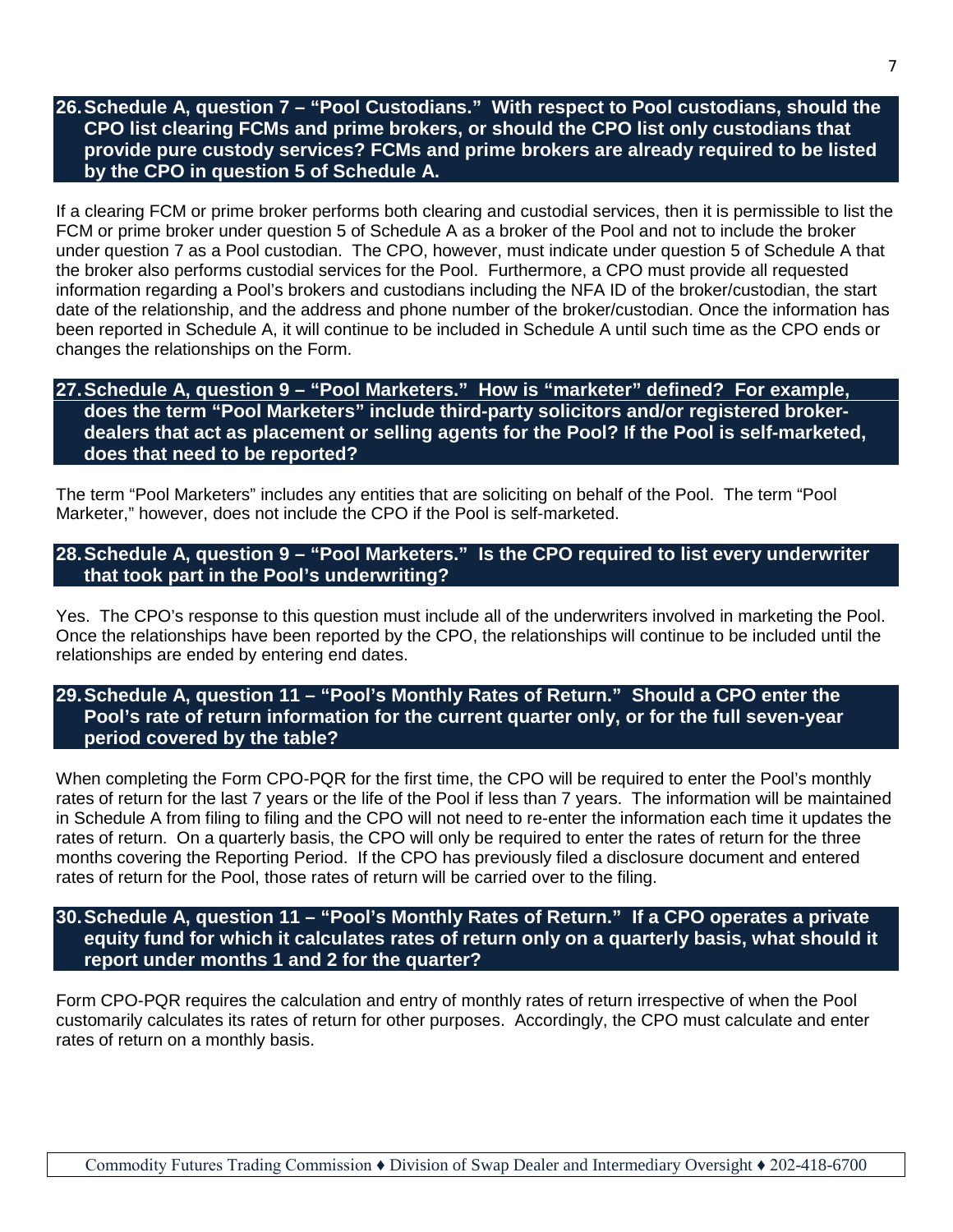# **31.Schedule A, question 11 – "Pool's Monthly Rates of Return." This question requires that a CPO provide the Pool's monthly rate of return for each month that the Pool has operated. With respect to reporting the rates of return of a Pool with more than one share class without a limitation of liability among the classes, can the CPO report monthly rates of return of the Pool on an aggregate basis across all share classes based on the net asset value of the Pool?**

Yes. If the classes of the Pool have cross liability, then it is permissible to aggregate across all share classes of the Pool when reporting monthly rates of return for the Pool. This treatment is the same for series funds that have cross liability.

**32.Schedule A, question 12 – "Pool Subscriptions and Redemptions." If a CPO has the right to impose restrictions on withdrawals but only when it is unable to pay withdrawals due to market conditions, is that considered the right to suspend withdrawals or the right to gate?**

In instances where the CPO cannot or does not honor withdrawal requests due to market conditions, this is more appropriately considered a suspension on the right to withdrawal and should be reported as such by the CPO.

**33.Schedule A, question 12(c) – "Pool Subscriptions and Redemptions." What is the definition of "high water mark?" Must all CPO filers respond to this question?**

Generally, the term "high water mark" refers to the highest peak in net asset value per share that a Pool has reached. However, if the CPO calculates its "high water mark" differently for its participants based on a reasonable methodology, a CPO may do so. All CPOs must respond to this question.

#### **34.Schedule A, question 12(d)(i) – "Pool Subscriptions and Redemptions." This question asks whether a Pool provides participants with withdrawal or redemption rights in the ordinary course. How should a CPO of a closed-end Pool, including closed-end investment companies, respond to this question?**

The CPO must answer "No" with respect to closed-end Pools. If a Pool does not or cannot offer withdrawal or redemption rights at the option of the investor as part of the package of rights a participant receives upon making an investment in such Pool, then the CPO must answer "No" to this question.

# **35.Schedule A, question 12(e) – "Pool Subscriptions and Redemptions." Does the imposition of redemption halts differentiate between Pools that have always had a lock-up period or that are locked for the full-term of the Pool, and Pools that occasionally impose lock-ups?**

No. Question 12(e) relates to whether the limitations on redemptions were imposed during the Reporting Period. Question 12(d)(v) asks about any gates or lock-ups that were imposed at any time during the life of the Pool, including at the time the Pool was offered, and that remain effective as of the Reporting Date.

# **V. Schedule B**

**36.Schedule B, question 3(d) – "Pool Counterparty Credit Exposure" requires the CPO to identify the three types of unregulated entities to which the Pool has the greatest net counterparty exposure, measured as a percentage of the Pool's net asset value. What is meant by the term "greatest net counterparty exposure?" For example, in the context of a Master-Feeder Arrangement, if a Feeder Fund invests all of its assets in a Master Fund,**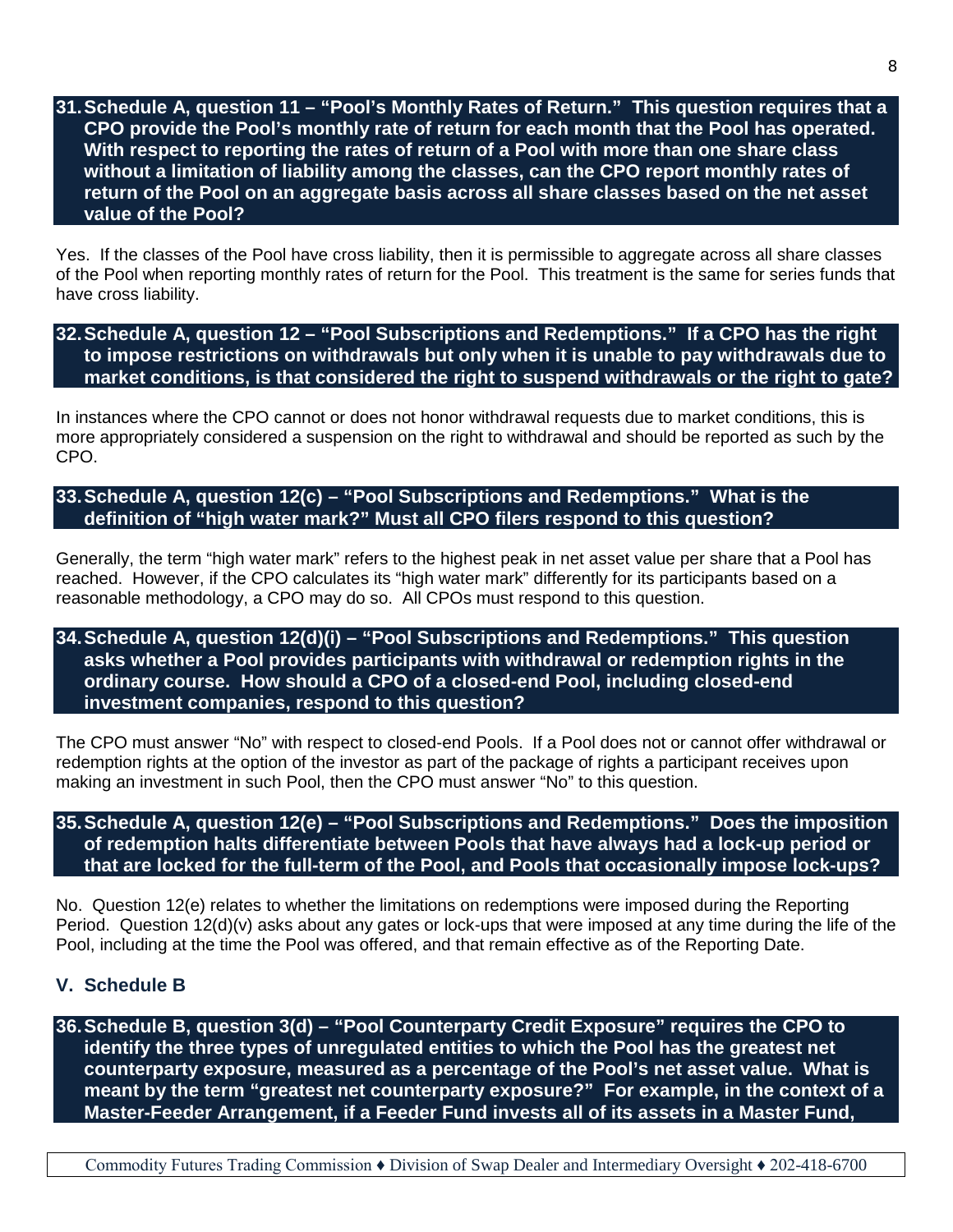#### **would the appropriate response to question 3(d) for the CPO reporting on the Feeder Fund be: "'hedge fund,' 100%?"**

No. The term "greatest net counterparty exposure" as used in question 3(d) of Schedule B is a measurement of the Pool's counterparty exposure relative to the Pool's investments in unregulated third parties. The term "greatest net counterparty exposure" does not include a Feeder Fund's investment in a Master Fund, even if that Master Fund is itself an otherwise unregulated entity.

#### **37.Schedule B, question 3(d) – "Pool Counterparty Credit Exposure." If a Pool does not have counterparty exposure to any unregulated entities, is it appropriate to leave the answers to question 3(d) of Schedule B of Form CPO-PQR blank?**

Yes. A CPO must leave Boxes 6127 through 6143 blank if the Pool does not have any counterparty exposure to unregulated entities.

## **38.Schedule B, question 6 – "Pool Schedule of Investments." Where should a CPO of a Feeder Fund report an investment in a Master Fund where the operator of the Master Fund is exempt from filing a Form CPO-PQR with the CFTC? Should the CPO of the Feeder Fund report the funds placed with the Master Fund as an investment in a "hedge fund" in Box 6564?**

The CPO must report the investment in Box 6563 of Schedule B if the Master Fund is a fund listed with NFA ("NFA Listed Fund"). If the fund is not an NFA Listed Fund, then the CPO must report the investment in the most appropriate fund classification in Boxes 6559 through 6570 of Schedule B.

## **39.Schedule B, question 6 – "Pool Schedule of Investments." Should warrants on securities be treated as equities, options or derivatives?**

A warrant on a security should generally be treated as an option and reported in Box 6507 or 6508 of Schedule B.

# **40.Schedule B, question 6 – "Pool Schedule of Investments." How should a CPO categorize investment instruments that could potentially be classified into more than one category or sub-category?**

The CPO must make a reasonable determination regarding the categorization of the Pool's investments. The CPO must be consistent from Reporting Period to Reporting Period on how it categorizes the Pool's investments on the Schedule of Investments in Schedule B.

# **41.Schedule B, question 6 – "Pool Schedule of Investments." Should derivatives (other than options) be valued at the notional value of the derivatives or should derivatives be valued based on unrealized gains/losses of the derivatives?**

The value reported for derivatives (other than options) should be the positive and/or negative open trade equity. Positive open trade equity means the amount of unrealized gains on open derivative positions. Negative open trade equity means the amount of unrealized losses on open derivative positions.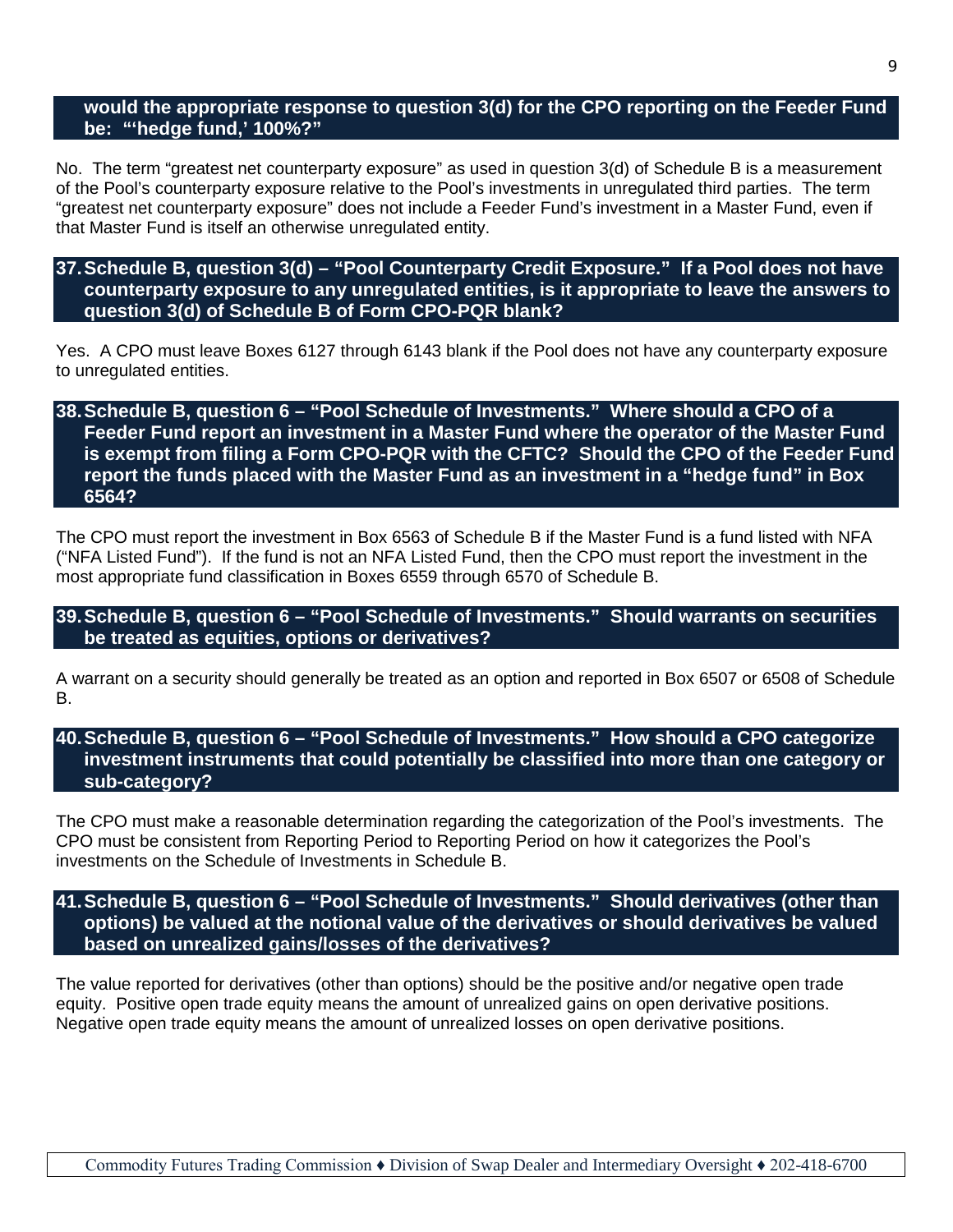## **42.Schedule B, question 6 – "Pool Schedule of Investments." Should spot currency positions be reported as "cash at bank/broker" or as "Forex" under the "Alternative Investments" heading?**

Spot currency transactions are the purchase or sale of a foreign currency for delivery within two days. Such transactions should be reported as "Forex" under the "Alternative Investments" heading.

#### **43.Schedule B, question 6 – "Pool Schedule of Investments." Should the value reported for options be the market value or the delta adjusted notional value?**

The value reported for options should be the marked to market long or short option value.

**44.Schedule B, question 7 -- "Miscellaneous." Schedule B of Form CPO-PQR includes a "Miscellaneous" item, similar to item 4, the "Miscellaneous" item on Form PF, in which assumptions used in responding to questions can be documented. With respect to item 4 on Form PF, the SEC Staff recommended that a filer note any assumptions made in the initial filing that were revised in subsequent filings. Is a CPO required to provide similar notes with respect to assumptions made in responding to Schedule A and/or question 6 of Part B, particularly if those are the only sections a CPO is required to complete? If so, where should a CPO provide such notes?**

It is recommended that in addition to completing question 7 of Schedule B, as appropriate, that each CPO and CTA keep internal notes and explanations about the assumptions on which such CPO or CTA based its answers with respect to the Form. In particular, if a CPO determines information reported on prior filings of Form CPO-PQR and/or NFA Form PQR is incorrect based on CFTC and/or NFA guidance published after such filing was due, such CPO should keep internal notes and explanations about such assumptions to provide, upon request, during an examination.

# **VI. Schedule C**

### **45.A Large CPO's CPO-PQR filing date may not align with Form PF's filing date. For example, a Large CPO with a May 31 fiscal year end has Form PF quarterly filings that do not match the calendar quarter filings required by Form CPO-PQR. Has the CFTC provided relief to align these reporting deadlines?**

No. Form CPO-PQR requires filing on a calendar quarter basis for Large CPOs, and annually for Small and Mid-Sized CPOs. These filing deadlines apply regardless of the CPO's elected fiscal year.

# **46.Is the information submitted on Form CPO-PQR exempt from release under the Freedom of Information Act (FOIA)?**

The CFTC's Final Rules adopting Form CPO-PQR specify sections of the Form that are designated non-public and will not be released under FOIA:

Schedule A: Question 2, subpart (b); Question 3, subparts (g) and (h); Question 9; Question 10, subparts (b), (c), and (d); Question 11; and Question 12. Schedule B: All. Schedule C: All.<sup>[7](#page-9-0)</sup>

<span id="page-9-0"></span> $\overline{a}$ See, 77 FR 11252 at 11271 (Feb. 24, 2012); correction 77 FR 17328 (March 26, 2012).

Commodity Futures Trading Commission ♦ Division of Swap Dealer and Intermediary Oversight ♦ 202-418-6700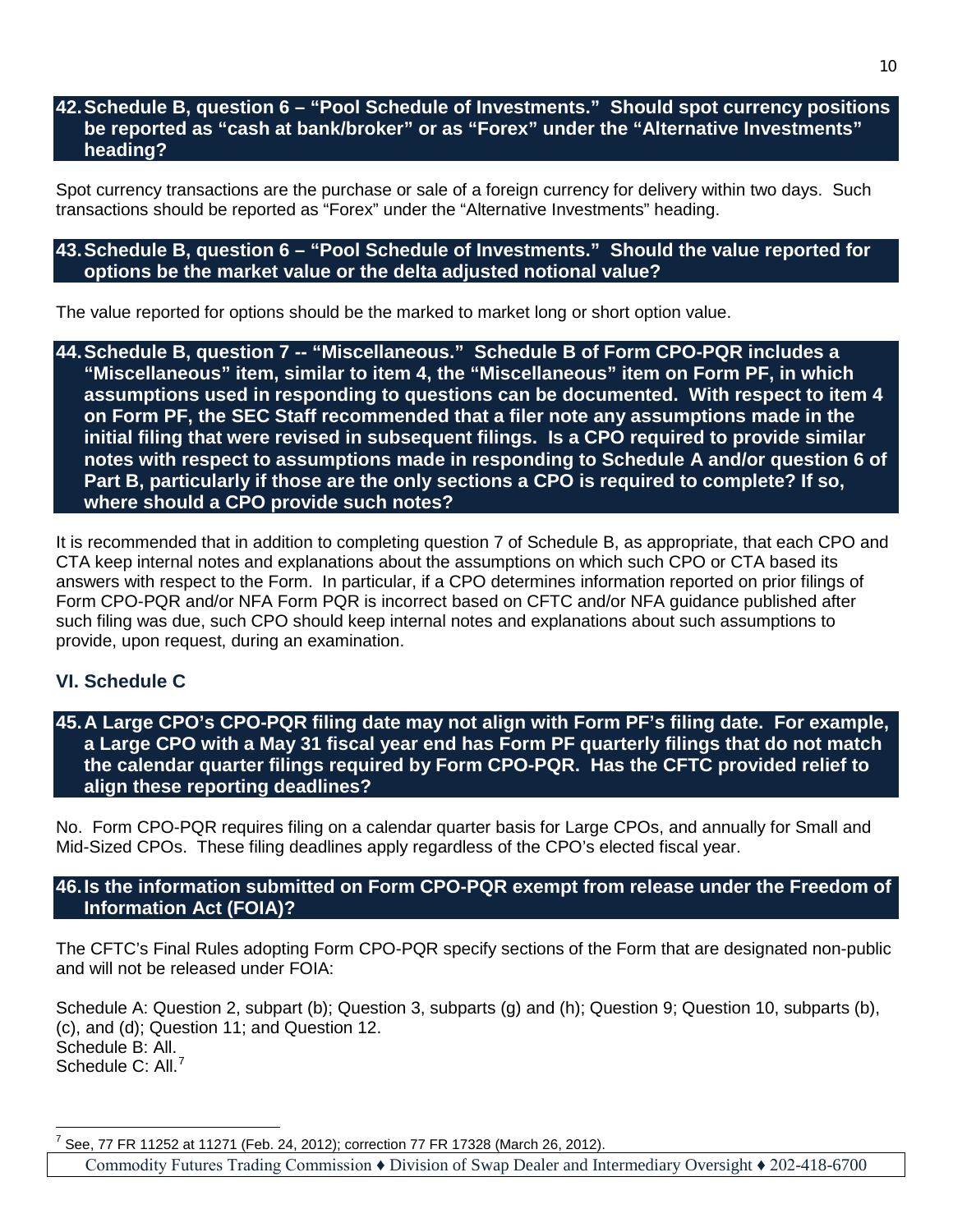With respect to any NFA Form PQR filings, the information reported is not subject to FOIA requests.

**47.Schedule C, Part 2, question 4(d) – "Large Pool Risk Metrics." For each market sector (e.g., equity, rates, currency, and commodity), when simulating the price shocks (e.g., up or down by 5%), should the price movement be applied to all the relevant markets traded in a portfolio? For example, if a Pool trades all the major global stock indices, a corresponding price shock would imply a global stock event, rather than a regional (U.S., or Europe) stress event?**

The instructions to question 4(d) of Part 2 of Schedule C of Form CPO-PQR indicate that the filer "may omit a response to any of the specified market factors that the Large CPO does not regularly consider (whether in formal testing or otherwise) in the Large Pool's risk management." If a relevant risk factor is considered by the CPO, it should be reported on the form as considered.

**48.Schedule C, Part 2, question 4(d) – "Large Pool Risk Metrics." When stress testing the risk free rates, is a Pool expected to test only the short term interest rates issued by a government? For a Pool that also trades long term rates, should it simulate the corresponding moves in those markets? For instance, a 25 basis point move in the short rates will also impact the long rates. Should a Pool use duration to model that relationship or does the question refer to a 25 basis point move for both long term and short rates?**

A CPO may report based on the methodology it uses to stress test the Pool for internal risk management purposes, provided such methodology is reasonable and documented.

**49.Schedule C, Part 2, question 4(d) – "Large Pool Risk Metrics." The definition of long and short components in question 4(d) does not necessarily align with traditionally understood long/short exposure reactions to market moves. How should these provisions be interpreted?**

The definitions of long and short components should be read as follows: The long component represents the aggregate result of all positions whose valuation changes in the same direction as the market factor under a given stress scenario. The short component represents the aggregate result of all positions whose valuation changes in the opposite direction from the market factor under a given stress scenario.

**50.Schedule C, Part 2, question 7(a) – "Large Pool Financing Liquidity." For this Large Pool liquidity question, does "uncommitted lines of credit" include trading execution lines and counterparty credit lines?**

Yes. An uncommitted line of credit is any non-utilized but available source of funding extended to the Pool, regardless of limitations or conditions placed on that line of credit.

**51.Schedule C, Part 2, question 8 – "Large Pool Participant Information." Are questions 8(a) and (b) of Part 2 of Schedule C relevant for registered investment companies ("RICs")? Is it possible to respond N/A, or leave the answer blank?**

Yes, question 8(a) is relevant to RICs. To the extent that an open-ended RIC is not permitted to engage in the activities set forth in the first three items in question 8(a) without approval of the SEC, then the answer to those three items in question 8(a) is "0." To the extent that a closed-end RIC is subject to material restrictions on participant withdrawals as provided in the third item under question 8(a), or does not permit withdrawals or redemptions as provided in question 8(b) because of the nature of the closed-end RIC itself, then such RIC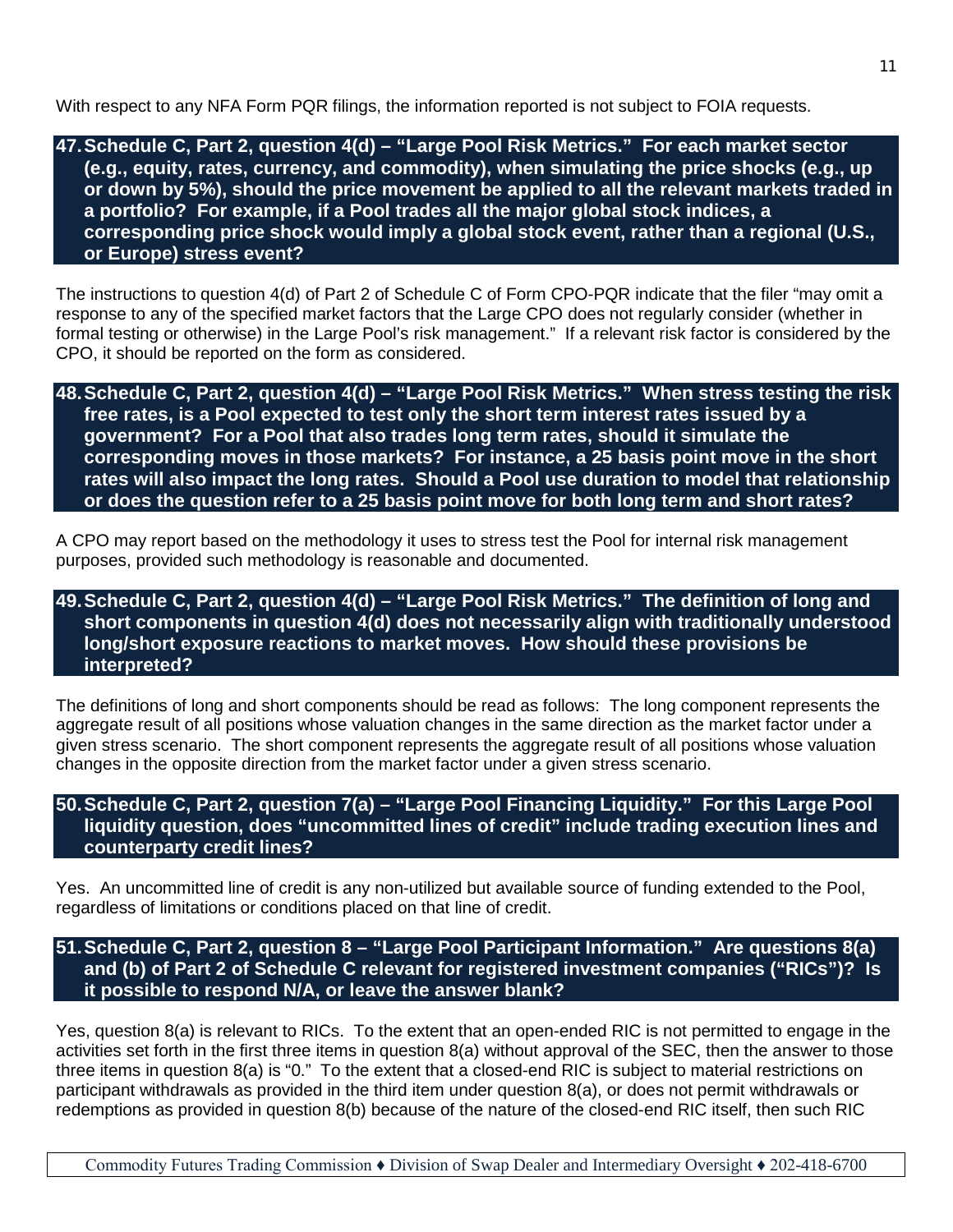should answer "100" under the third item in question 8(a) and "0" in all categories under question 8(b), except for the last box, in which the RIC should answer "100."

## **52.Schedule C, Part 2, question 8(a) – "Large Pool Participant Information." Does "daily margin requirement" in the fourth item of question 8(a) refer to the margin requirement with respect to commodity interest trading (as opposed to Regulation T margin requirements with respect to securities trading)?**

Yes, "daily margin requirement" refers only to the margin requirement with respect to the Pool's commodity interest trading.

**53.Schedule C, Part 2, question 9 – "Duration of Large Pool's Fixed Income Assets." The label for Schedule C, Part 2, question 9 says "Duration of Large Pool's Fixed Income Assets," but the instruments listed include a number of other asset classes. Is the question intended to be limited by the label, and only seeks an answer regarding fixed income?**

No. The substance of the question is not limited to fixed income, and should be read accordingly.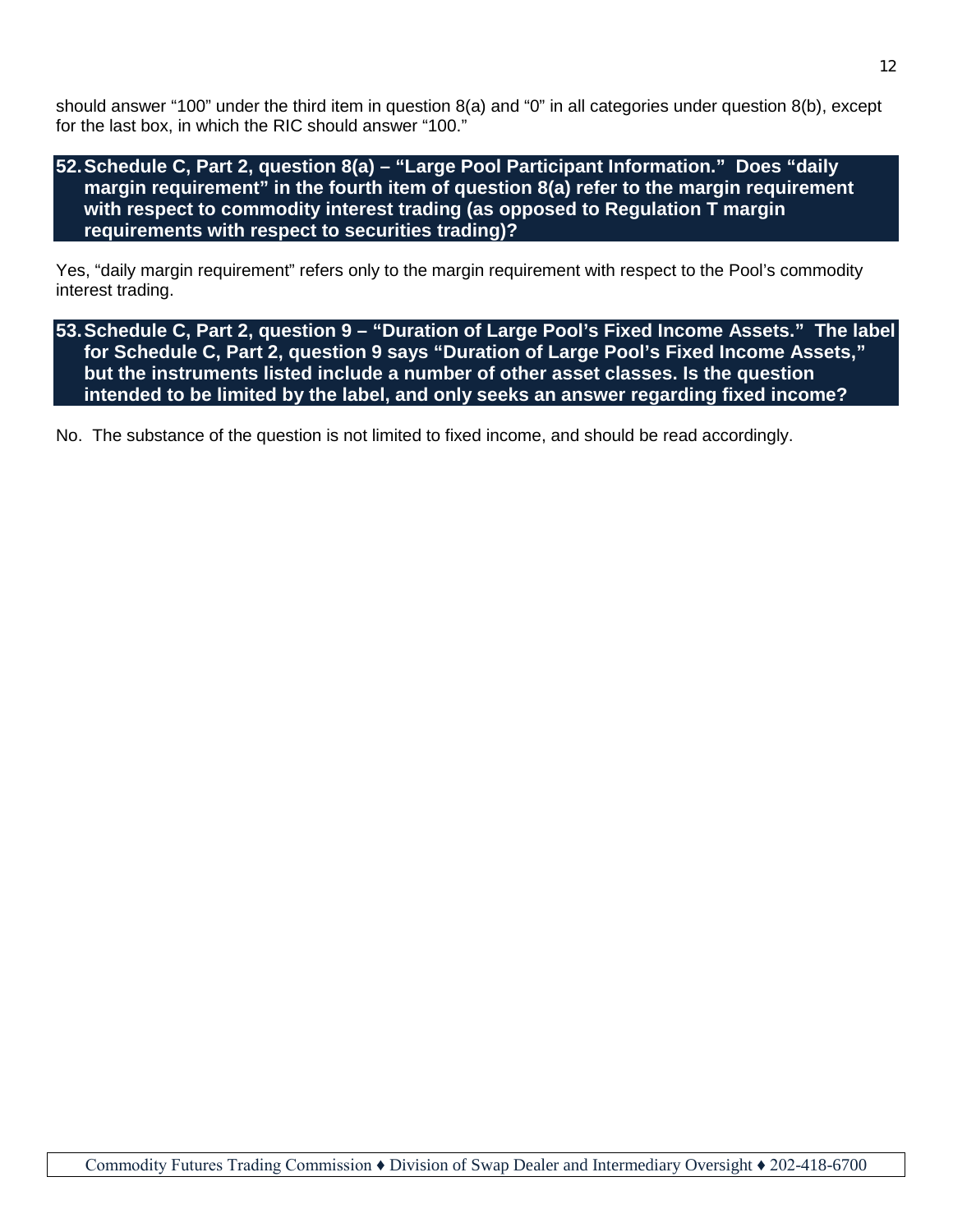# **CFTC Division of Swap Dealer and Intermediary Oversight Responds to Frequently Asked Questions Regarding Commission Form CTA-PR**

# **I. Filing Requirements**

# **1. Are all CTAs required to file Form CTA-PRs?**

Yes, unless the registered CTA does not direct client commodity interest accounts.<sup>[8](#page-12-0)</sup> Pursuant to CFTC Regulations 4.27(b)(2) and (c)(1), any CTA that is registered or required to be registered under the Commodity Exchange Act and the CFTC's regulations issued thereunder is required to file a Form CTA-PR annually, within 45 days of the end of the December 31 reporting period.

Additionally, under NFA Compliance Rule 2-46, NFA Member CTAs are required to file **quarterly** reports (NFA Form CTA-PR) within 45 days of the calendar quarter end.

# **2. What happens if a CTA submits its Form CTA-PR after the due date? Will the CTA be subject to a fine, audit, disciplinary action, etc.?**

Fai lure to timely file a Form CTA-PR violates the filing requirement contained in Commission Regulation 4.27(c). NFA does not currently charge a fee for filing the Form CTA-PR late. However, failure to file timely could subject a CTA to disciplinary action.

#### **3. Does a sub-advisor to an advisor, both of which are registered CTAs, need to report separately on Form CTA-PR?**

Yes. All CTAs must file a Form CTA-PR. The sub-advisor would report on the total assets that it has been allocated to direct. In addition, the sub-advisor will be required to disclose any relationship it has with the Pools that it has been allocated funds.

### **4. Is the information submitted on Form CTA-PR exempt from release under the Freedom of Information Act (FOIA)?**

The CFTC's Final Rules adopting Form CTA-PR specify sections of the Form that are designated non-public and will not be released under FOIA:

Question 2, subparts (c) and (d). $9$ 

With respect to any NFA Form CTA-PR filings, the information reported is not subject to FOIA requests.

# **II. Question 1 of Form CTA-PR:**

**5. If a CTA only advises Pools, when answering question 1(d): Total number of Trading Programs offered by the CTA (Box 0013), how should the CTA account for the Pool programs?**

The number entered in Box 0013 should include all trading programs that the CTA offers in advising managed accounts, including those programs that are devoted to advising Pools that they operate as a CPO and Pool

<span id="page-12-1"></span>

<span id="page-12-0"></span> $\overline{a}$  $^8$  These CTAs are exempt from filing Form CTA-PR under CFTC Staff Letter 15-47 (July 21, 2015).<br><sup>9</sup> See 77 FR 11252 at 11271 (Feb. 24, 2012); correction 77 FR 17328 (March 26, 2012).

Commodity Futures Trading Commission ♦ Division of Swap Dealer and Intermediary Oversight ♦ 202-418-6700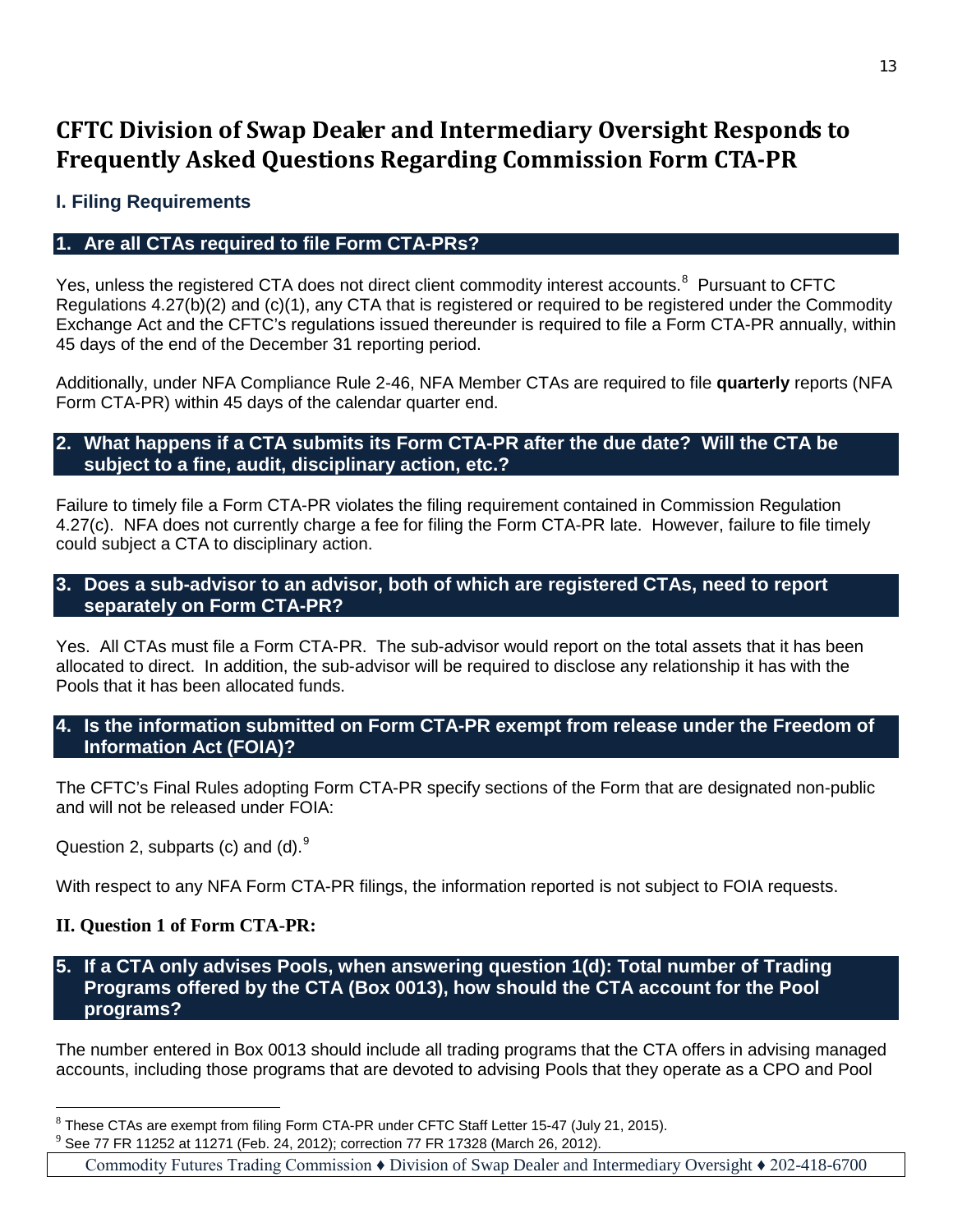assets the CTA directs as a managed account for a third party CPO. A CTA can exclude trading programs for which the CTA is not required to be registered. For example, if the CTA directs the assets of a Pool that is operated under a CFTC Regulation 4.13(a)(3) exemption, and for which the CTA claims an exemption under CFTC Regulation 4.14(a)(8), the trading program utilized to direct such Pool would not be included in Box 0013.

# **6. How is "trading program" defined? Is everything a program or just algorithmic or systemic programs?**

According to CFTC Regulation 4.10(g), a trading program is defined as a "program pursuant to which a person (1) directs a client's commodity interest account, or (2) guides the client's commodity interest trading by means of a systematic program that recommends specific transactions."

## **7. If a CTA currently offers four trading programs, two of which are used to advise Pools that are operated by a third party CPO, how should the CTA answer question 1d (Box 0013) and question 1e (Box 0014)?**

In question 1d (Box 0013), the CTA should report the total number of all trading programs that it currently offers as a registered CTA that trade or will trade in commodity interests. This number should include any trading program for which the CTA advises managed accounts (both separately managed accounts and Pool assets) and should also include trading programs for which the CTA directs Pool assets for Pools that the CTA also operates as a registered CPO. In question 1e (Box 0014), the CTA should report the number of trading programs it offers to advise Pool assets only. Therefore, in the above example, the CPO should answer "4" for Box 0013 ("Total number of Trading Programs offered by the CTA"), and "2" for Box 0014 ("Total number of Trading Programs offered by the CTA under which the CTA Directs Pool assets"). If, however, the two trading programs that the CTA advises are for exempt or excluded Pools, then the CTA should report "0" in Box 0014.

#### **III. Question 2 of Form CTA-PR:**

# **8. If a CTA is also registered as a CPO, when answering question 2a (Box 0015 – "Total assets Directed by CTA"), should the CTA include all assets that it advises including the assets of the Pools that the CTA operates as a CPO?**

No. The assets of **any** Pools operated by a firm as a registered CPO should **not** be included in Box 0015. The CTA should also exclude any Pool assets for exempt or excluded Pools (**i.e.**, Regulations 4.13(a)(3) or 4.5) that it operates as an exempt CPO.

## **9. If a CTA currently advises Pools that are operated pursuant to exemptions under CFTC Regulations 4.7 and/or 4.13(a)(3), should the CTA include the assets of those Pools under question 2a (Box 0015)?**

Pool assets should be included in Box 0015 for Pools that the CTA does not operate as a CPO and for which the CPO must be registered (i.e., Regulation 4.7, Advisory 18-96, and Regulation 4.12 exempt Pools). In this case, the CTA should include the assets of the Pool operated pursuant to CFTC Regulation 4.7, but exclude the assets of the Pool operated pursuant to CFTC Regulation 4.13(a)(3).

#### **10.If a CTA directs assets of Pools that are offshore and operated by an offshore CPO that is not registered, should the CTA report the Pool assets for the purpose of reporting on questions 2a and 2b?**